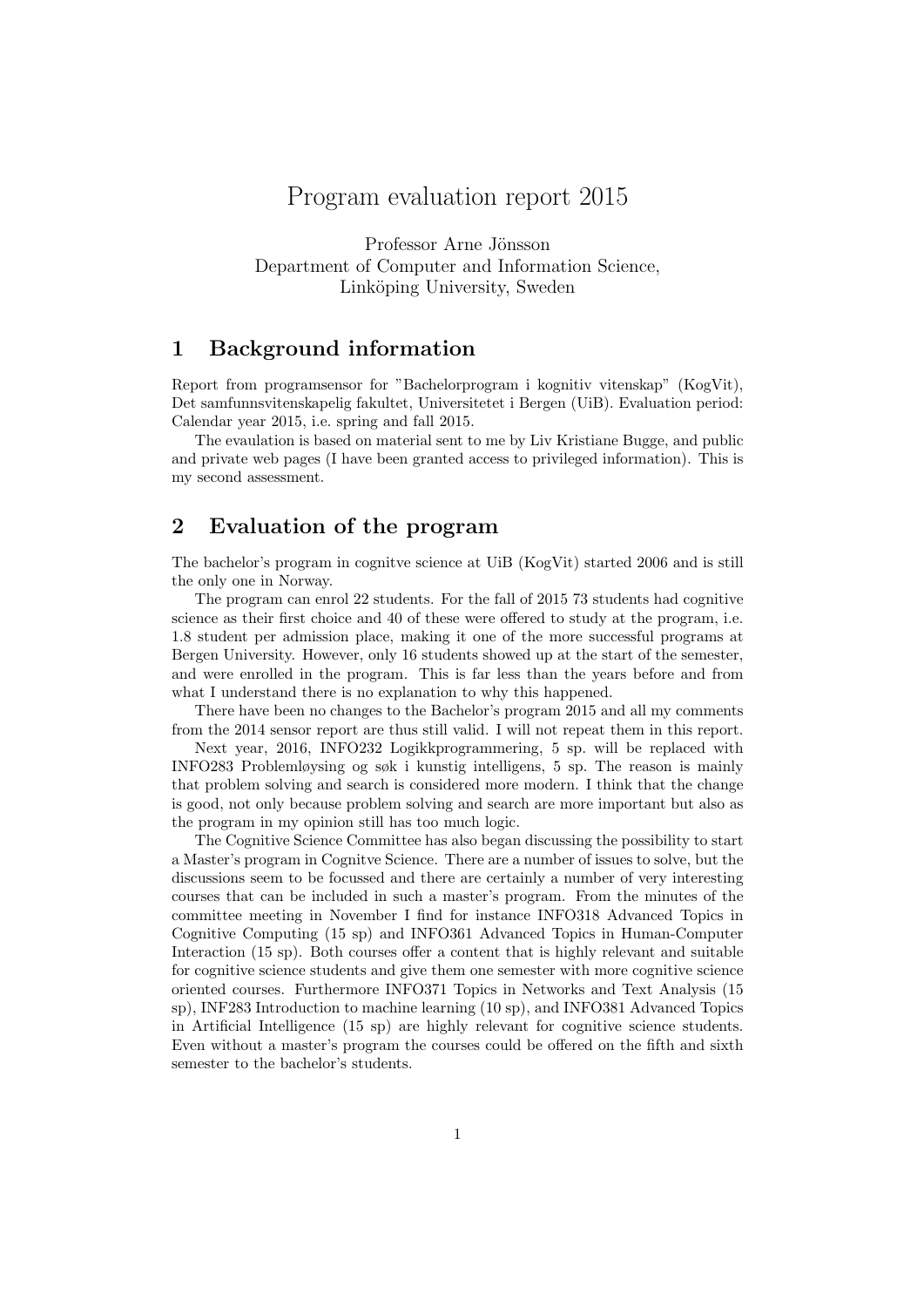## 3 Evaluation of program courses

In this section I look at each course that cognitive science students have taken during 2015. Courses the first two years are compulsory. The final year students can choose more freely which courses to take.

## 3.1 Semester 1

This semester comprises three courses:

#### EXPHIL-PSSEM, 10 sp

This is a general course with no specific content related to cognitive science. To the exam 12 cognitive science students were registered, 8 passed the exam, 4 did not show up and the mean grade was B. No course evaluation 2015. 2014 had an extensive student course evaluation.

#### INF100 Grunnkurs i programmering, 10 sp

This is an introductory programming course. No content specific for cognitive science but being able to write computer programs is essential for cognitive scientists. To the exam 17 students were registered, 7 passed, and 3 did not show up. Mean grade D. No course evaluation 2015. Teacher's course evaluation from 2013 claims that all is fine.

#### EXFAC00SK Examen facultatum, Språk og kommunikasjon, 10 sp

This is also a general course, but to understanding language and human communication is an integral part of cognitive science. To the exam 17 students were registered, 7 passed, 3 did not show up. Mean grade D. No course evaluation found for 2015, nor for 2014, 2013, 2012 or 2011.

## 3.2 Semester 2

The second semester comprises four courses, as LOG110 and INFO102 are 5 sp each.

#### LOG110 Introduksjon til formal logikk, 5 sp

This is an introductory course and comprises propositional and predicate logic, the most common means for formal representations of human knowledge. To the exam 23 students were registered, 17 passed, and 6 did not show up. Mean grade C. This course has not been evaluated 2015. A student evaluation from 2014 where 8 students responded, and overall the course gets good scores.

## LOG111 Førsteordens logikk, 10 sp

This course builds on LOG110 and seems to focus on natural deduction. It may be that LOG110 only included formalising expressions in predicate logic and this course introduces inference. It also comprises set theory. To the exam 22 students were registered, 13 passed, and, 6 did not show up. Mean grade C. The course has not been evaluated 2015, but has a student evaluation from 2014 where 2 students responded.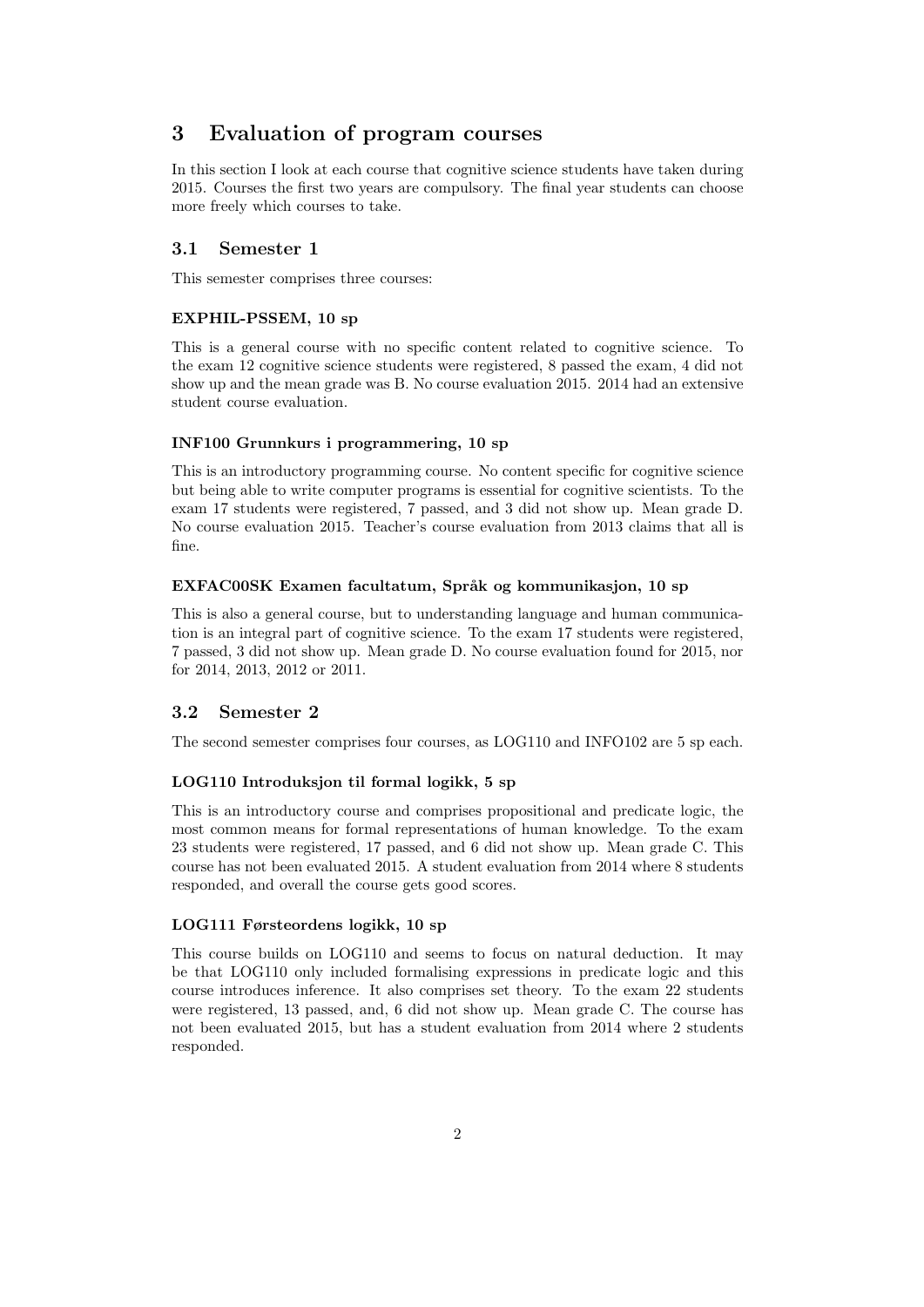#### INFO102 Formelle metodar for informasjonsvitskap, 5 sp

This course provides basic knowledge on logic, set theory, relations, graphs and functions, concepts that are important in programming. To the exam 3 students were registered, 1 passed, and 2 did not show up. Mean grade D. There is course evaluation based on seminar discussions. The course is hard, especially for those students that do not have enough mathematical background. The seminars are considered good although too few students had done the necessary preparations before.

### KOGVIT101 Introduction to the Cognitive Sciences, 10 sp

This course provides an overview of cognitive science. To the exam 24 students were registered, 16 passed, and 8 did not show up. Mean grade B. This course has not been evaluated 2015. It was evaluated by the teacher 2014.

### 3.3 Semester 3

This is another semester with four courses.

#### DASPSTAT Statistikk og kognisjonsforskning, 5 sp

In this course quantitative methods are presented with a focus on statistical analysis. To the exam 11 students were registered, 10 passed, 1 did not show up. Mean grade B. No course evaluation found for 2015, nor for 2014, 2013, 2012 or 2011.

#### INFO282 Knowledge Representation and Reasoning, 10 sp

This seems to be a classical introduction to AI course, a topic that is one of the cornerstones of cognitive science. To the exam 9 students were registered, 5 passed, 1 did not show up. Mean grade C. There is a teacher's evaluation for 2015. This was the first time this teacher gave the course but overall it went well, minor issues that will be resolved for next year. The course had optional labs that may be compulsory for next year. I think that is a good idea. Software programming is one important skill that is useful for cognitive science students and lab assignments are often a good way to achieve that.

#### INFO232 Logikkprogrammering, 5 sp

A course on prolog, a programming language that is close to logic. To the exam 10 students were registered, 6 passed, 4 did not show up. Mean grade C. A teacher evaluation 2015 reports that all is fine and that the course was provided for the last time. It will be replaced by INFO283 Problemløysing og søk i kunstig intelligens, 5 sp. A course that complements INFO282 with a content that covers search algorithms in AI, and other areas where there is a need to search a state space.

## LING122 Språg og kognisjon, 10 sp

In this course cognitive and psychological aspects of language is emphasised. To the exam 14 students were registered and all 14 passed. Mean grade C. No course evaluation found for 2015 nor 2014, 2013, 2012 or 2011.

## 3.4 Semester 4

This semester comprises three courses.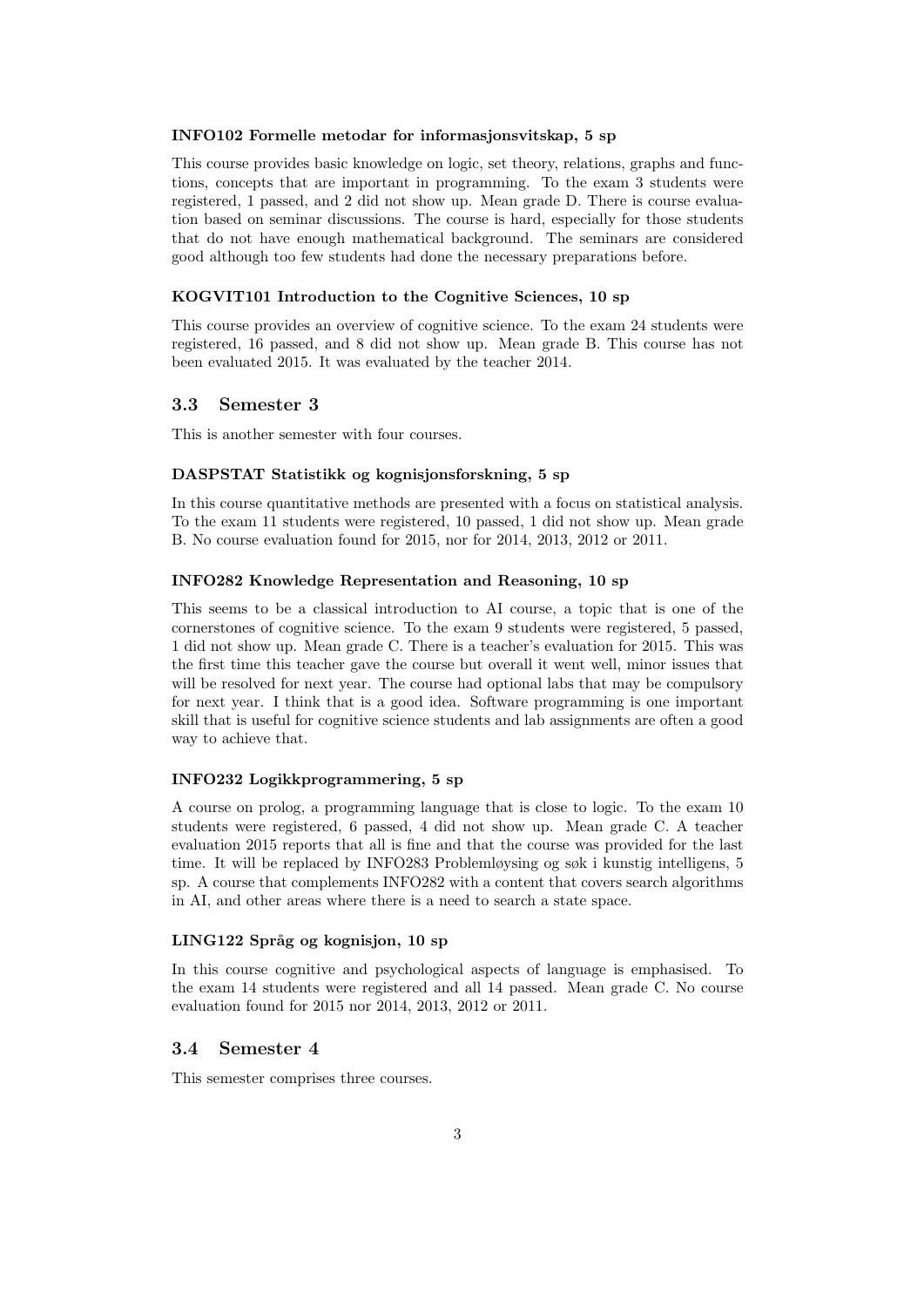#### PSYK120 Biologisk og kognitiv psykologi, 10 sp

This course includes two of the most important areas of cognitive science, neuroscience and cognitive psychology. To the exam 16 students were registered, 10 passed, 3 did not show up. Mean grade D. No course evaluation found for 2015 nor for 2014, 2013, 2012 or 2011.

#### INF227 Innføring i logikk, 10 sp

This is an introductory course to logic. To the exam 17 students were registered, 8 passed, 6 did not show up. Mean grade D. This course has no course evaluation but had a thorough student evaluation 2014.

### FIL105 Innføring i sinnsfilosofi, 10 sp

Classical course on philosophy of mind, an important topic in the understanding of human cognition. To the exam 15 students were registered, 11 passed, and, 3 did not show up. Mean grade C. No course evaluation found for 2015 nor for 2014, 2013, 2012 or 2011.

### 3.5 Semester 5 and 6

For the final year students are encouraged to go abroad or select courses that allow them to enter a master's program in "informationsvitenskap"<sup>1</sup>, "informatikk", computational linguistics or philosophy. "Informationsvitenskap" allows the students to select any INFO-course, not already taken, for 50 sp; 10 sp are free. The other specialisations have more or less no free courses.

There are no courses that can be termed cognitive science the last year. For students specialising in "informationsvitenskap" where there are a number of courses to choose from, there are courses such as Interaction Design and Semantic Technologies, that can be considered as applied cognitive science, but for the other there is nothing on cognitive science.

All students decided to take courses in either informatikk or informationsvitenskap, no one took courses in computational linguistics or philosophy.

#### 3.5.1 Informationsvitenskap

In Informationsvitenskap five courses had students from the cognitive science program.

#### INFO233 Avansert programmering, 10 sp

This is an advanced course on object oriented programming, data structures and algorithms. An important course for any programmer. To the exam 4 students were registered, 2 did not show up. Mean grade B. There is a teacher's course evaluation for 2015 which indicates that the course works well. The results on the exam has improved, maybe because there were compulsory lab assignments 2015.

#### INFO262 Interaction design, 10 sp

This is an introductory course to interaction design, an important area for many cognitive science students. To the exam 6 students were registered. All showed up and the mean grade was B There is a rather thorough teacher's course evaluation for

<sup>&</sup>lt;sup>1</sup>I will use the Norwegian terms here as the use of these subjects varies between universities.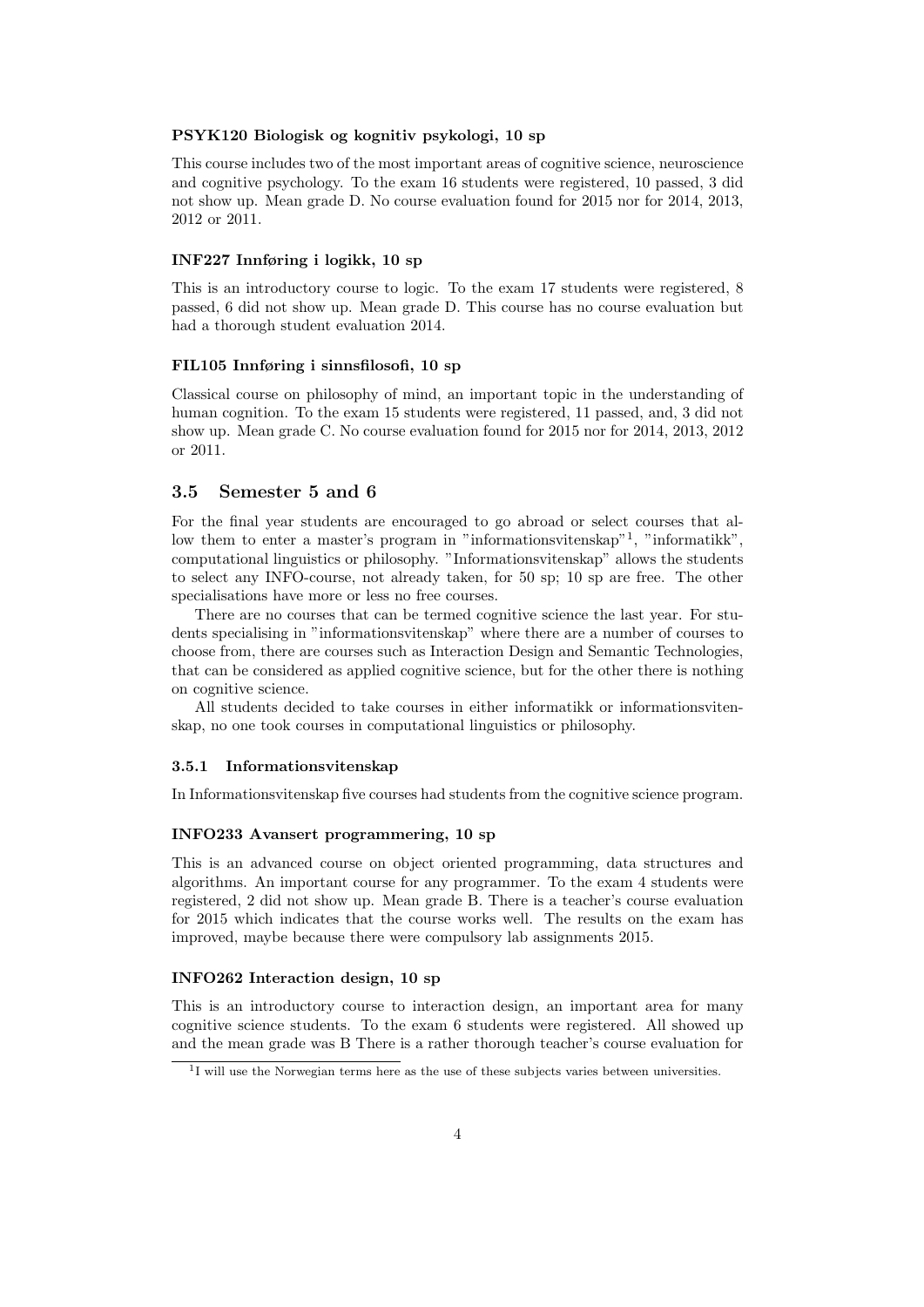2015 which indicates that the course works well. The teacher also suggest some minor improvements for next year.

## INFO125 Datahantering, 10 sp

This is an introductory data base course. Data bases can be useful cognitive science students, especially those with an interest in programming, or those developing web services. To the exam 5 students were registered, 4 passed, and the mean grade was C. There is an extensive course evaluation by the teacher 2015. The course seems to run smoothly. Some comments on low attendance and the exam that was open book. It is unclear if this regards the cognitive science students as the teacher also comments upon online courses. The literature was mostly ok, but for the XML part new course material is needed. A final comment is that the course may be to vast and suggest maybe split it in two. It is hard to assess this from a cognitive student perspective.

#### INFO207/INF207 Sosial nettverksteori, 10 sp

This course teaches theoretical frameworks for modelling and analysing social networks. For cognitive science students it may be an interesting course, especially as it can connect to their knowledge on human behaviour. To the exam 2 students were registered, both passed with a mean grade of B. No course evaluation 2015.

#### INFO212 Systemutvikling, 10 sp

An introductory course to systems development. Important for cognitive science students with an interest in programming, but may also give tools for those cognitive science students that only write small programs for their own purposes. To the exam 4 students were registered and all passed with A. No course evaluation 2015.

#### 3.5.2 Informatik

In Informatik six courses had students from the cognitive science program.

#### INF102 Algoritmar, datastrukturar og programmering, 10 sp

This is an introductory course in algorithms and data structures. Cognitive science students benefit from such a course as it gives them tools for complexity analysis and means for data modelling. To the exam 3 students were registered, 1 passed, 2 did not show up. Mean grade D. No course evaluation 2015.

## MAT111 Grunnkurs i matematikk I, 10 sp

This is a traditional calculus course. Can be interesting for some cognitive science students. To the exam 4 students were registered, 1 passed, 2 did not show up and mean grade was E. No course evaluation 2015.

#### INF121 Programmeringsparadigmer, 10 sp

This course teaches programming paradigms, It seems that functional programming is emphasised. To the exam 4 students were registered, 2 passed and 2 did not show up. Mean grade was B. No course evaluation 2015.